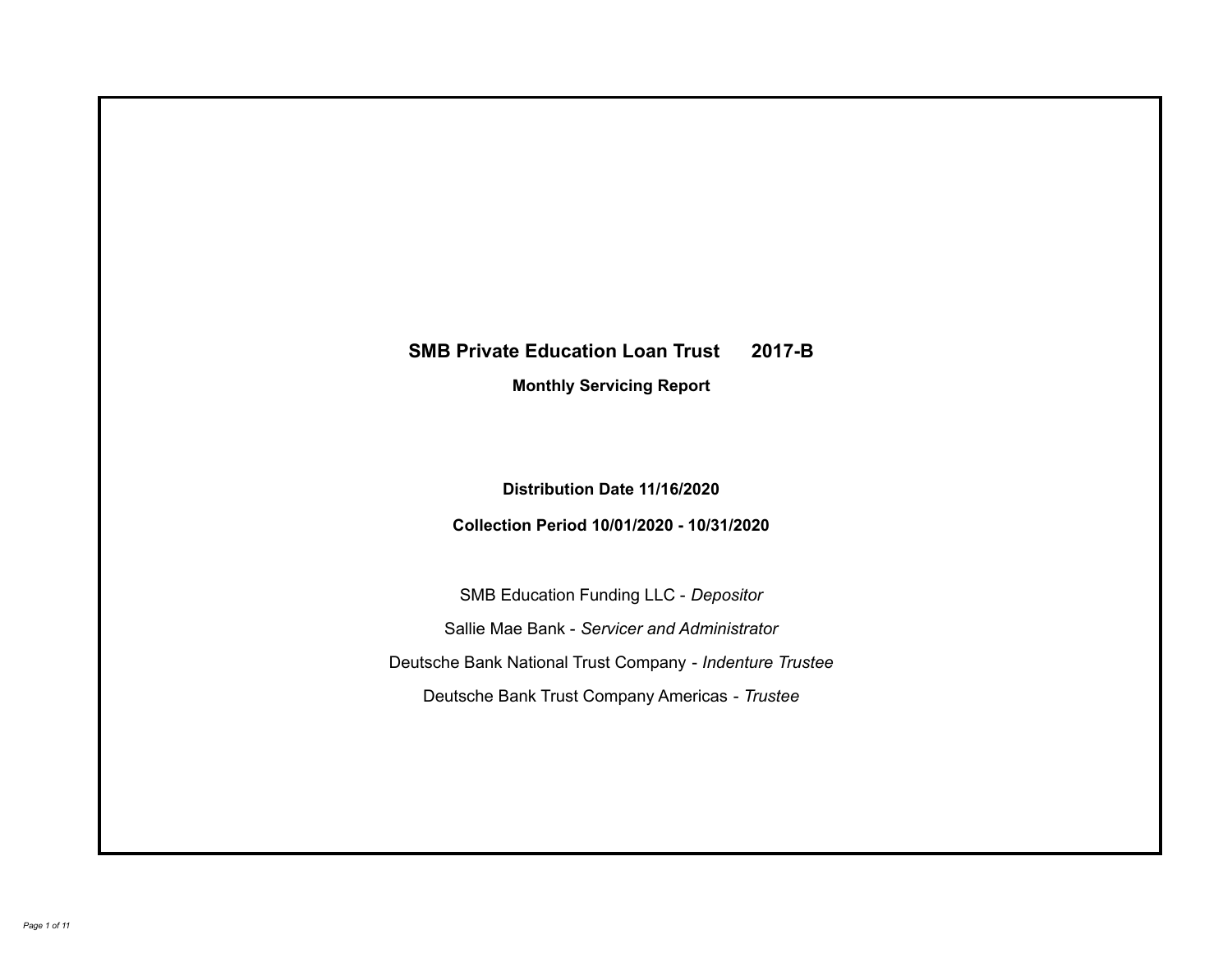| Α | <b>Student Loan Portfolio Characteristics</b>                  | <b>Settlement Date</b><br>11/08/2017 | 09/30/2020            | 10/31/2020            |
|---|----------------------------------------------------------------|--------------------------------------|-----------------------|-----------------------|
|   | <b>Principal Balance</b>                                       | \$701,477,893.40                     | \$450,160,183.49      | \$442,312,014.96      |
|   | Interest to be Capitalized Balance                             | 46,726,543.99                        | 25,503,285.96         | 25,814,814.12         |
|   | Pool Balance                                                   | \$748,204,437.39                     | \$475,663,469.45      | \$468,126,829.08      |
|   | Weighted Average Coupon (WAC)                                  |                                      |                       |                       |
|   | WAC1 (Contractual Interest Rate on the Loan)                   | 8.97%                                | 8.42%                 | 8.42%                 |
|   | WAC2 (Average of Applicable Interest Rate)                     | 8.94%                                | 8.03%                 | 8.03%                 |
|   | WAC3 (Average of Actual Interest Rate)                         | 8.86%                                | 7.94%                 | 7.95%                 |
|   | Weighted Average Remaining Term                                | 135.09                               | 128.33                | 128.80                |
|   | Number of Loans                                                | 66,252                               | 42,785                | 42,200                |
|   | Number of Borrowers                                            | 63,554                               | 41,204                | 40,638                |
|   | Pool Factor<br>Since Issued Total Constant Prepayment Rate (1) |                                      | 0.635739974<br>11.46% | 0.625667004<br>11.44% |
|   |                                                                |                                      |                       |                       |
| B | <b>Debt Securities</b><br><b>Cusip/Isin</b>                    | 10/15/2020                           |                       | 11/16/2020            |
|   | A2A<br>83189DAB6                                               | \$189,586,167.18                     |                       | \$186,051,482.85      |
|   | A <sub>2</sub> B<br>83189DAC4                                  | \$93,378,261.43                      |                       | \$91,637,297.51       |
|   | B<br>83189DAD2                                                 | \$50,000,000.00                      |                       | \$50,000,000.00       |
|   |                                                                |                                      |                       |                       |
| C | <b>Certificates</b><br><b>Cusip/Isin</b>                       | 10/15/2020                           |                       | 11/16/2020            |
|   | 83189D100<br>Residual                                          | \$100,000.00                         |                       | \$100,000.00          |
|   |                                                                |                                      |                       |                       |
| D | <b>Account Balances</b>                                        | 10/15/2020                           |                       | 11/16/2020            |
|   | Reserve Account Balance                                        | \$1,891,480.00                       |                       | \$1,891,480.00        |
|   |                                                                |                                      |                       |                       |
| Е | <b>Asset / Liability</b>                                       | 10/15/2020                           |                       | 11/16/2020            |
|   | Overcollateralization Percentage                               | 30.00%                               |                       | 30.00%                |
|   | Specified Overcollateralization Amount                         | \$142,699,040.84                     |                       | \$140,438,048.72      |
|   |                                                                |                                      |                       |                       |
|   | Actual Overcollateralization Amount                            | \$142,699,040.84                     |                       | \$140,438,048.72      |

(1) For additional information, see 'Since Issued CPR Methodology' found on page 11 of this report.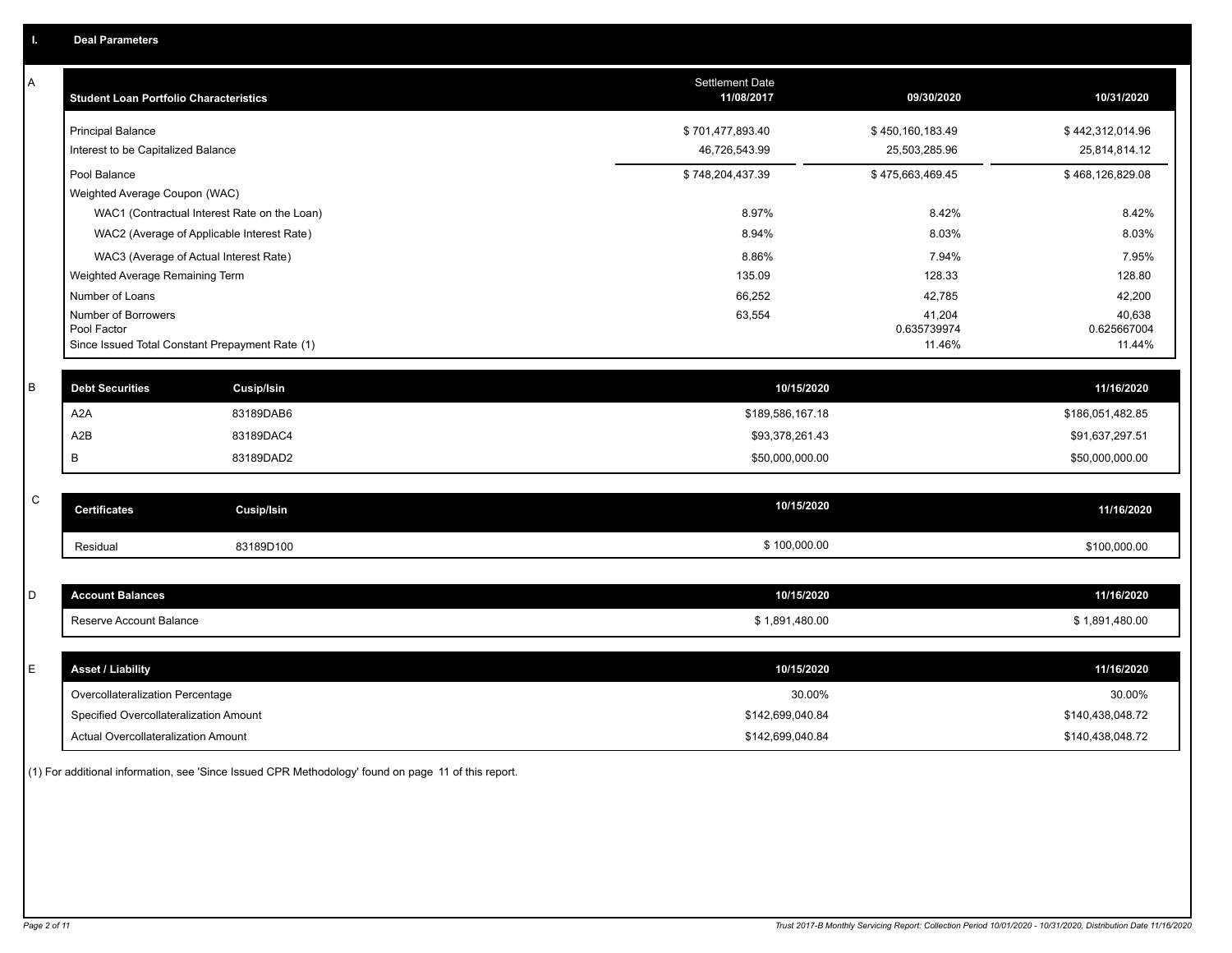# **II. 2017-B Trust Activity 10/01/2020 through 10/31/2020**

| Α  | <b>Student Loan Principal Receipts</b>                           |                 |
|----|------------------------------------------------------------------|-----------------|
|    | <b>Borrower Principal</b>                                        | 7,661,045.08    |
|    | <b>Consolidation Activity Principal</b>                          | 0.00            |
|    | Seller Principal Reimbursement                                   | 0.00            |
|    | Servicer Principal Reimbursement                                 | 0.00            |
|    | Delinquent Principal Purchases by Servicer                       | 0.00            |
|    | <b>Other Principal Deposits</b>                                  | 105,909.61      |
|    | <b>Total Principal Receipts</b>                                  | \$7,766,954.69  |
| B  | <b>Student Loan Interest Receipts</b>                            |                 |
|    | Borrower Interest                                                | 2,293,332.93    |
|    | <b>Consolidation Activity Interest</b>                           | 0.00            |
|    | Seller Interest Reimbursement                                    | 0.00            |
|    | Servicer Interest Reimbursement                                  | 0.00            |
|    | Delinquent Interest Purchases by Servicer                        | 0.00            |
|    | Other Interest Deposits                                          | 658.89          |
|    | <b>Total Interest Receipts</b>                                   | \$2,293,991.82  |
| C  | <b>Recoveries on Realized Losses</b>                             | \$24,293.08     |
| D  | <b>Investment Income</b>                                         | \$184.29        |
| Е  | <b>Funds Borrowed from Next Collection Period</b>                | \$0.00          |
| F  | <b>Funds Repaid from Prior Collection Period</b>                 | \$0.00          |
| G  | Loan Sale or Purchase Proceeds                                   | \$0.00          |
| н  | Initial Deposits to Distribution Account                         | \$0.00          |
|    | <b>Excess Transferred from Other Accounts</b>                    | \$0.00          |
| ۱. | <b>Borrower Benefit Reimbursements</b>                           | \$0.00          |
| Κ  | <b>Other Deposits</b>                                            | \$0.00          |
| L  | <b>Other Fees Collected</b>                                      | \$0.00          |
| М  | <b>AVAILABLE FUNDS</b>                                           | \$10,085,423.88 |
| N  | Non-Cash Principal Activity During Collection Period             | \$(81,213.84)   |
| O  | Aggregate Purchased Amounts by the Depositor, Servicer or Seller | \$106,568.50    |
| P  | Aggregate Loan Substitutions                                     | \$0.00          |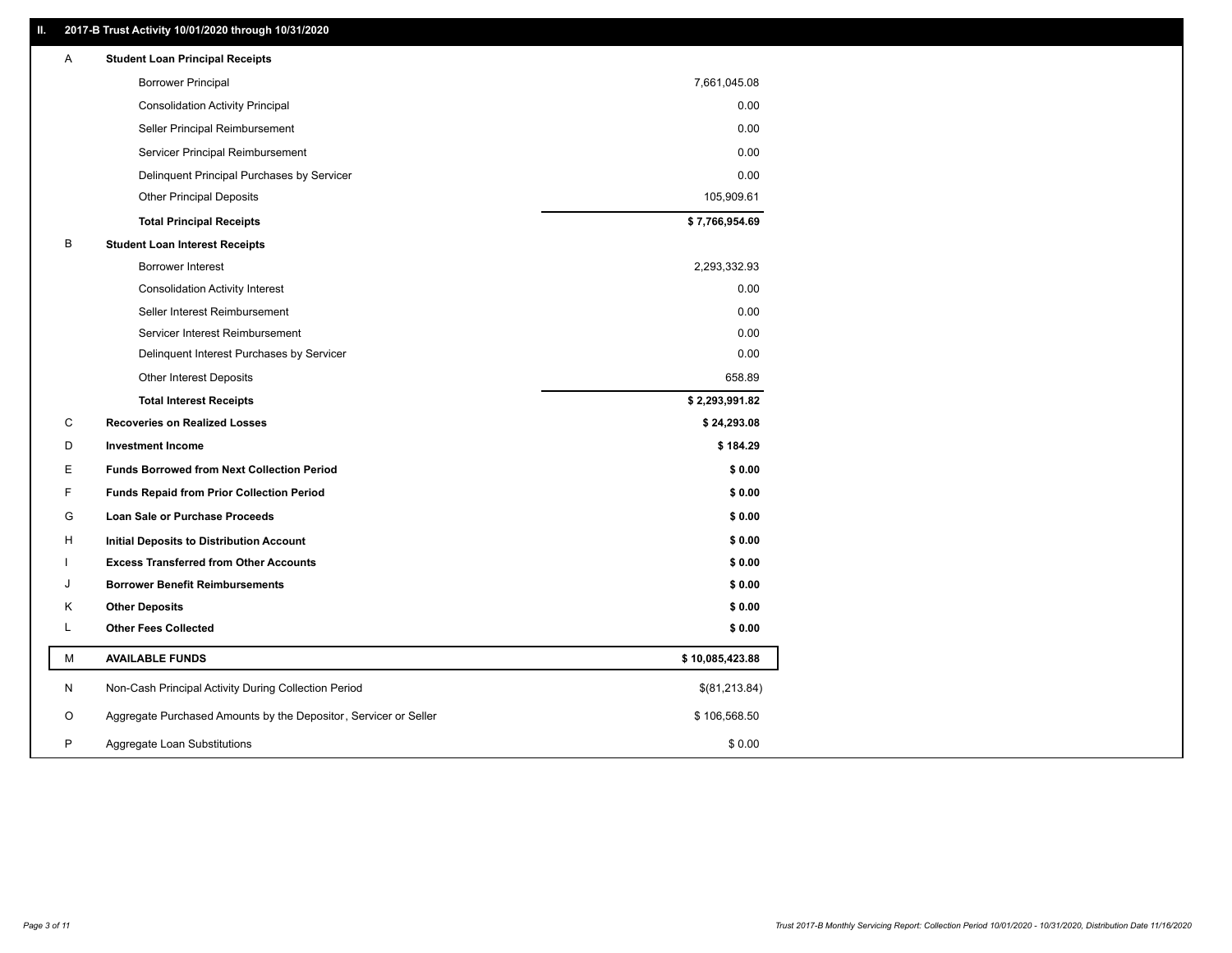|                   |                       |                          | <b>Loans by Repayment Status</b> |                                                           |                |                            |                          |         |                                                           |                |                            |
|-------------------|-----------------------|--------------------------|----------------------------------|-----------------------------------------------------------|----------------|----------------------------|--------------------------|---------|-----------------------------------------------------------|----------------|----------------------------|
|                   |                       |                          | 10/31/2020                       |                                                           |                | 09/30/2020                 |                          |         |                                                           |                |                            |
|                   |                       | <b>Wtd Avg</b><br>Coupon | # Loans                          | Principal and<br><b>Interest Accrued</b><br>to Capitalize | % of Principal | % of Loans in<br>Repay (1) | <b>Wtd Avg</b><br>Coupon | # Loans | Principal and<br><b>Interest Accrued</b><br>to Capitalize | % of Principal | % of Loans in<br>Repay (1) |
| INTERIM:          | IN SCHOOL             | 8.97%                    | 2,265                            | \$32,867,435.03                                           | 7.021%         | $-$ %                      | 8.96%                    | 2,240   | \$32,305,278.60                                           | 6.792%         | $-$ %                      |
|                   | <b>GRACE</b>          | 9.06%                    | 1,181                            | \$17,904,733.83                                           | 3.825%         | $-$ %                      | 9.08%                    | 1,251   | \$18,809,350.93                                           | 3.954%         | $-$ %                      |
|                   | <b>DEFERMENT</b>      | 8.62%                    | 2,937                            | \$36,809,042.95                                           | 7.863%         | $-$ %                      | 8.65%                    | 2,714   | \$34,016,163.53                                           | 7.151%         | $-$ %                      |
| <b>REPAYMENT:</b> | <b>CURRENT</b>        | 7.70%                    | 33,435                           | \$347,680,465.66                                          | 74.271%        | 91.364%                    | 7.69%                    | 33,868  | \$353,349,302.12                                          | 74.286%        | 90.479%                    |
|                   | 31-60 DAYS DELINQUENT | 8.10%                    | 524                              | \$7,436,892.35                                            | 1.589%         | 1.954%                     | 8.30%                    | 613     | \$7,876,699.71                                            | 1.656%         | 2.017%                     |
|                   | 61-90 DAYS DELINQUENT | 7.79%                    | 276                              | \$3,725,005.56                                            | 0.796%         | 0.979%                     | 7.99%                    | 307     | \$4,162,314.02                                            | 0.875%         | 1.066%                     |
|                   | > 90 DAYS DELINQUENT  | 8.69%                    | 212                              | \$3,072,204.80                                            | 0.656%         | 0.807%                     | 8.87%                    | 174     | \$2,553,887.54                                            | 0.537%         | 0.654%                     |
|                   | FORBEARANCE           | 8.14%                    | 1,370                            | \$18,631,048.90                                           | 3.980%         | 4.896%                     | 8.18%                    | 1,618   | \$22,590,473.00                                           | 4.749%         | 5.785%                     |
| <b>TOTAL</b>      |                       |                          | 42,200                           | \$468,126,829.08                                          | 100.00%        | 100.00%                    |                          | 42,785  | \$475,663,469.45                                          | 100.00%        | 100.00%                    |

Percentages may not total 100% due to rounding \*

1 Loans classified in "Repayment" include any loan for which interim interest only, \$25 fixed payments or full principal and interest payments are due.

|                              |                                                                                                                                                                              |                          |         |                                                           | <b>Loans by Borrower Status</b> |                                |                          |         |                                                                  |                |                                |
|------------------------------|------------------------------------------------------------------------------------------------------------------------------------------------------------------------------|--------------------------|---------|-----------------------------------------------------------|---------------------------------|--------------------------------|--------------------------|---------|------------------------------------------------------------------|----------------|--------------------------------|
|                              |                                                                                                                                                                              |                          |         | 10/31/2020                                                |                                 |                                | 09/30/2020               |         |                                                                  |                |                                |
|                              |                                                                                                                                                                              | <b>Wtd Avg</b><br>Coupon | # Loans | Principal and<br><b>Interest Accrued</b><br>to Capitalize | % of Principal                  | % of Loans in<br>P&I Repay (2) | <b>Wtd Avg</b><br>Coupon | # Loans | <b>Principal and</b><br><b>Interest Accrued</b><br>to Capitalize | % of Principal | % of Loans in<br>P&I Repay (2) |
| INTERIM:                     | IN SCHOOL                                                                                                                                                                    | 8.55%                    | 4,281   | \$60,370,639.10                                           | 12.896%                         | $-$ %                          | 8.54%                    | 4,224   | \$59,383,418.25                                                  | 12.484%        | $-$ %                          |
|                              | GRACE                                                                                                                                                                        | 8.53%                    | 2,439   | \$36,087,965.76                                           | 7.709%                          | $-$ %                          | 8.51%                    | 2,594   | \$38,324,625.65                                                  | 8.057%         | $-$ %                          |
|                              | <b>DEFERMENT</b>                                                                                                                                                             | 8.29%                    | 5,278   | \$63,788,834.36                                           | 13.626%                         | $-$ %                          | 8.31%                    | 4,874   | \$58,644,351.14                                                  | 12.329%        | $-$ %                          |
| P&I REPAYMENT:               | <b>CURRENT</b>                                                                                                                                                               | 7.63%                    | 27,857  | \$275,550,171.73                                          | 58.862%                         | 89.499%                        | 7.63%                    | 28,424  | \$282,695,376.19                                                 | 59.432%        | 88.533%                        |
|                              | 31-60 DAYS DELINQUENT                                                                                                                                                        | 8.07%                    | 499     | \$7,045,332.07                                            | 1.505%                          | 2.288%                         | 8.23%                    | 578     | \$7,380,084.50                                                   | 1.552%         | 2.311%                         |
|                              | 61-90 DAYS DELINQUENT                                                                                                                                                        | 7.75%                    | 267     | \$3,621,177.37                                            | 0.774%                          | 1.176%                         | 7.98%                    | 301     | \$4,122,286.96                                                   | 0.867%         | 1.291%                         |
|                              | > 90 DAYS DELINQUENT                                                                                                                                                         | 8.70%                    | 209     | \$3,031,659.79                                            | 0.648%                          | 0.985%                         | 8.89%                    | 172     | \$2,522,853.76                                                   | 0.530%         | 0.790%                         |
|                              | <b>FORBEARANCE</b>                                                                                                                                                           | 8.14%                    | 1,370   | \$18,631,048.90                                           | 3.980%                          | 6.051%                         | 8.18%                    | 1,618   | \$22,590,473.00                                                  | 4.749%         | 7.075%                         |
| <b>TOTAL</b><br>$\star$<br>2 | Percentages may not total 100% due to rounding<br>Loans classified in "P&I Repayment" includes only those loans for which scheduled principal and interest payments are due. |                          | 42,200  | \$468,126,829.08                                          | 100.00%                         | 100.00%                        |                          | 42,785  | \$475,663,469.45                                                 | 100.00%        | 100.00%                        |

WAC reflects WAC3 To conform with company standard reporting these sections now include Princial and Interest Accrued to Capitalize .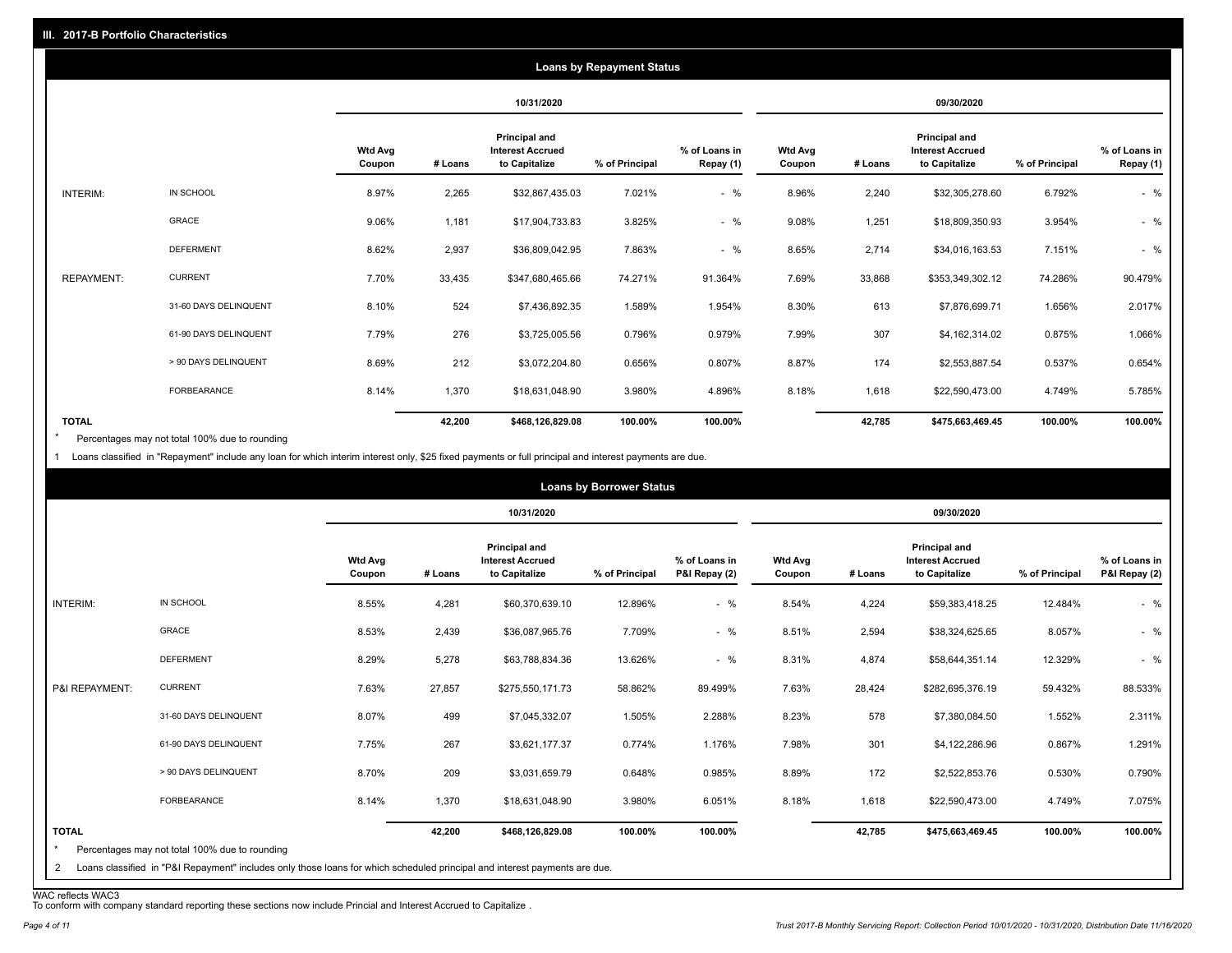|                                                                                                  | 10/31/2020       | 9/30/2020        |  |
|--------------------------------------------------------------------------------------------------|------------------|------------------|--|
| Pool Balance                                                                                     | \$468,126,829.08 | \$475,663,469.45 |  |
| Total # Loans                                                                                    | 42,200           | 42,785           |  |
| Total # Borrowers                                                                                | 40,638           | 41,204           |  |
| Weighted Average Coupon                                                                          | 8.03%            | 8.03%            |  |
| Weighted Average Remaining Term                                                                  | 128.80           | 128.33           |  |
| Percent of Pool - Cosigned                                                                       | 92.6%            | 92.6%            |  |
| Percent of Pool - Non Cosigned                                                                   | 7.4%             | 7.4%             |  |
| Borrower Interest Accrued for Period                                                             | \$2,977,572.32   | \$2,933,416.38   |  |
| Outstanding Borrower Interest Accrued                                                            | \$29,885,209.08  | \$29,832,073.50  |  |
| Gross Principal Realized Loss - Periodic *                                                       | \$648,525.65     | \$723,616.65     |  |
| Gross Principal Realized Loss - Cumulative *                                                     | \$15,951,021.59  | \$15,302,495.94  |  |
| Recoveries on Realized Losses - Periodic                                                         | \$24,293.08      | \$37,160.62      |  |
| Recoveries on Realized Losses - Cumulative                                                       | \$1,881,472.09   | \$1,857,179.01   |  |
| Net Losses - Periodic                                                                            | \$624,232.57     | \$686,456.03     |  |
| Net Losses - Cumulative                                                                          | \$14,069,549.50  | \$13,445,316.93  |  |
| Non-Cash Principal Activity - Capitalized Interest                                               | \$570,318.27     | \$610,725.70     |  |
| Since Issued Total Constant Prepayment Rate (CPR) (1)                                            | 11.44%           | 11.46%           |  |
| <b>Loan Substitutions</b>                                                                        | \$0.00           | \$0.00           |  |
| <b>Cumulative Loan Substitutions</b>                                                             | \$0.00           | \$0.00           |  |
| <b>Unpaid Servicing Fees</b>                                                                     | \$0.00           | \$0.00           |  |
| <b>Unpaid Administration Fees</b>                                                                | \$0.00           | \$0.00           |  |
| <b>Unpaid Carryover Servicing Fees</b>                                                           | \$0.00           | \$0.00           |  |
| Note Interest Shortfall                                                                          | \$0.00           | \$0.00           |  |
| Loans in Modification                                                                            | \$29,798,859.30  | \$29,645,994.52  |  |
| % of Loans in Modification as a % of Loans in Repayment (P&I)                                    | 10.30%           | 9.99%            |  |
|                                                                                                  |                  |                  |  |
| % Annualized Gross Principal Realized Loss - Periodic as a %<br>of Loans in Repayment (P&I) * 12 | 2.69%            | 2.93%            |  |
| % Gross Principal Realized Loss - Cumulative as a % of<br>Original Pool Balance                  | 2.13%            | 2.05%            |  |
|                                                                                                  |                  |                  |  |

\* In accordance with the Servicer's current policies and procedures, after September 1, 2017 loans subject to bankruptcy claims generally will not be reported as a charged- off unless and until they are delinquent for 120

(1) For additional information, see 'Since Issued CPR Methodology' found on page 11 of this report.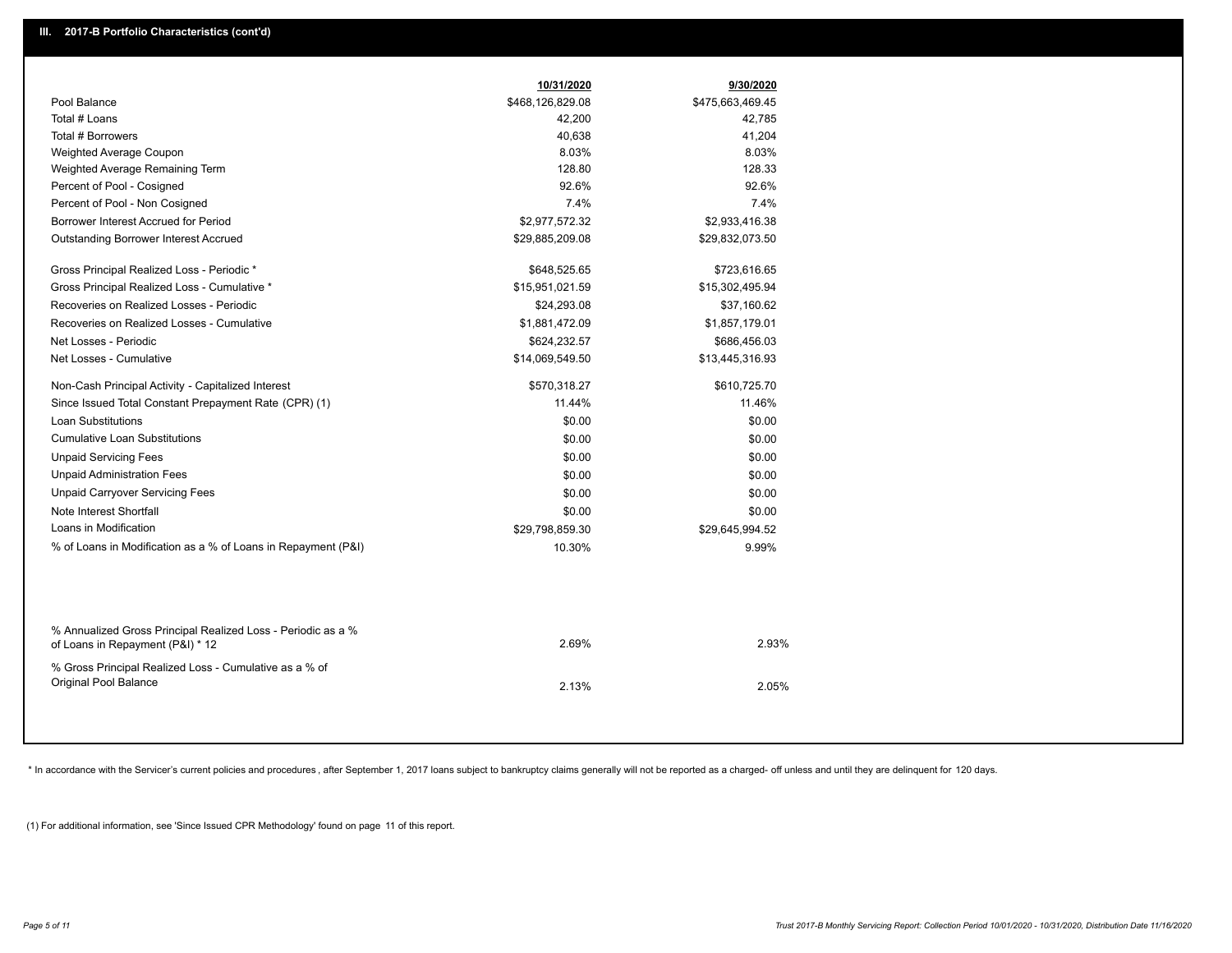#### **Loan Program**  A

|                                    | Weighted<br><b>Average Coupon</b> | # LOANS | <b>\$ AMOUNT</b> | $%$ *     |
|------------------------------------|-----------------------------------|---------|------------------|-----------|
| - Smart Option Interest-Only Loans | 6.94%                             | 9,597   | \$77,865,015.72  | 16.633%   |
| - Smart Option Fixed Pay Loans     | 7.92%                             | 10,358  | \$140,313,881.60 | 29.973%   |
| - Smart Option Deferred Loans      | 8.27%                             | 22.245  | \$249,947,931.76 | 53.393%   |
| - Other Loan Programs              | $0.00\%$                          | 0       | \$0.00           | $0.000\%$ |
| <b>Total</b>                       | 7.95%                             | 42,200  | \$468,126,829.08 | 100.000%  |

\* Percentages may not total 100% due to rounding

B

C

**Index Type**

|                       | Weighted<br><b>Average Coupon</b> | # LOANS | <b>\$ AMOUNT</b> | $%$ *    |
|-----------------------|-----------------------------------|---------|------------------|----------|
| - Fixed Rate Loans    | 8.26%                             | 9,257   | \$115,286,563.91 | 24.627%  |
| - LIBOR Indexed Loans | 7.84%                             | 32,943  | \$352,840,265.17 | 75.373%  |
| - Other Index Rates   | $0.00\%$                          |         | \$0.00           | 0.000%   |
| <b>Total</b>          | 7.95%                             | 42,200  | \$468,126,829.08 | 100.000% |

\* Percentages may not total 100% due to rounding

# **Weighted Average Recent FICO**

| (2)<br>Wtd Avg Recent FICO Band                                                                                                                                             | # LOANS | \$ AMOUNT        | $%$ *     |
|-----------------------------------------------------------------------------------------------------------------------------------------------------------------------------|---------|------------------|-----------|
| $0 - 639$                                                                                                                                                                   | 2,881   | \$31,501,919.61  | 6.729%    |
| 640 - 669                                                                                                                                                                   | 2,572   | \$29,355,012.57  | 6.271%    |
| 670 - 699                                                                                                                                                                   | 4,445   | \$50,011,642.84  | 10.683%   |
| 700 - 739                                                                                                                                                                   | 8,858   | \$100,262,554.39 | 21.418%   |
| $740 +$                                                                                                                                                                     | 23,443  | \$256,986,382.92 | 54.897%   |
| N/A <sup>(1)</sup>                                                                                                                                                          |         | \$9,316.75       | $0.002\%$ |
| <b>Total</b>                                                                                                                                                                | 42,200  | \$468,126,829.08 | 100.000%  |
|                                                                                                                                                                             |         |                  |           |
| * Percentages may not total 100% due to rounding<br>1 Includes trust private education loans where recent FICO is unavailable or obtaining recent FICO is prohibited by law |         |                  |           |

WAC reflects WAC3

To conform with company standard reporting these sections now include Princial and Interest Accrued to Capitalize .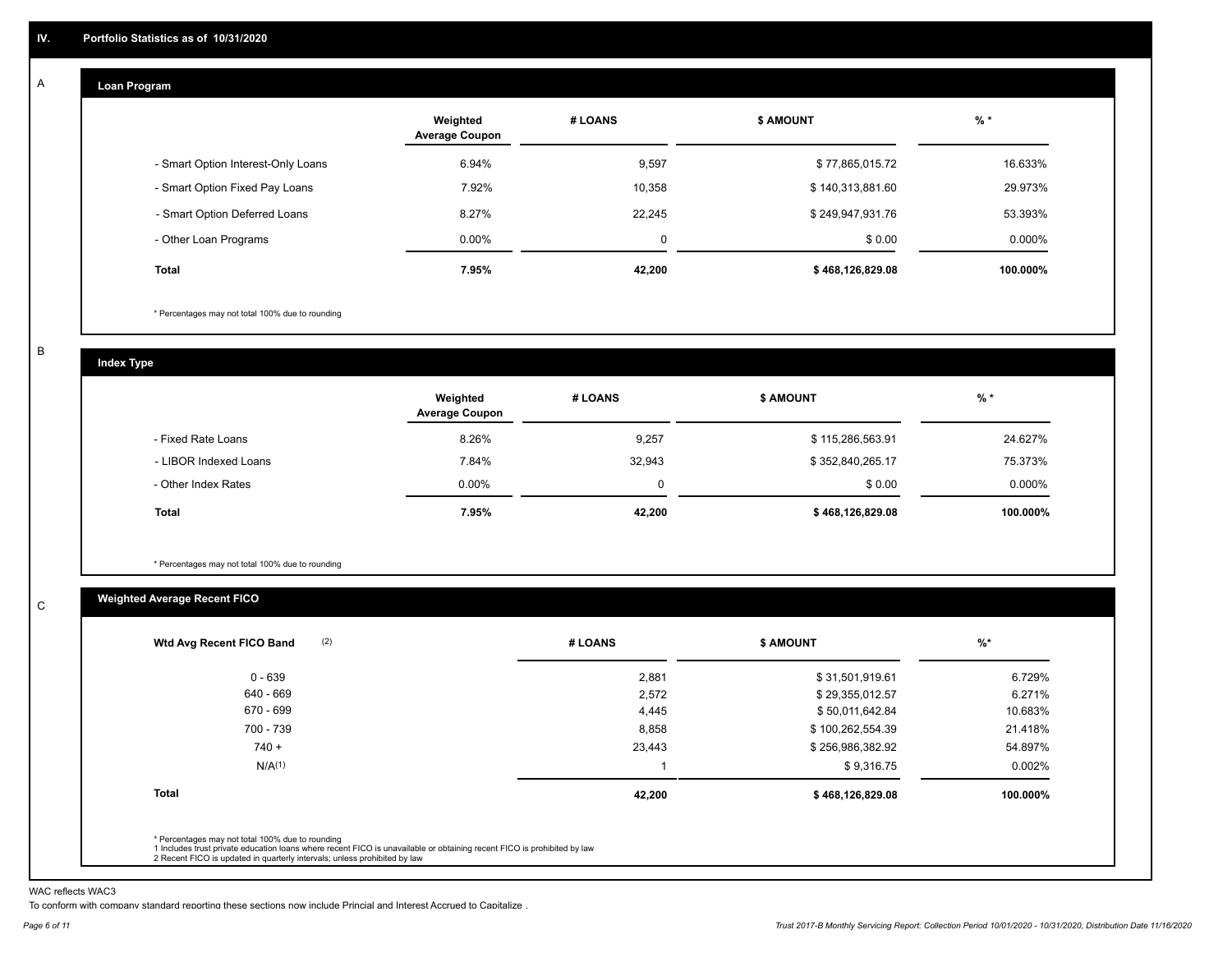| V. | 2017-B Reserve Account, Principal Distribution, and R-2 Certificate Calculations                                                                                                                   |                                   |  |
|----|----------------------------------------------------------------------------------------------------------------------------------------------------------------------------------------------------|-----------------------------------|--|
| А. | <b>Reserve Account</b>                                                                                                                                                                             |                                   |  |
|    | Specified Reserve Account Balance                                                                                                                                                                  | \$1,891,480.00                    |  |
|    | Actual Reserve Account Balance                                                                                                                                                                     | \$1,891,480.00                    |  |
| В. | <b>Principal Distribution Amount</b>                                                                                                                                                               |                                   |  |
|    | Class A Notes Outstanding<br>i.                                                                                                                                                                    | \$282,964,428.61                  |  |
|    | Pool Balance<br>ii.                                                                                                                                                                                | \$468,126,829.08                  |  |
|    | iii.<br>First Priority Principal Distribution Amount (i - ii)                                                                                                                                      | \$0.00                            |  |
|    | Class A and B Notes Outstanding<br>iv.                                                                                                                                                             | \$332,964,428.61                  |  |
|    | <b>First Priority Principal Distribution Amount</b><br>۷.                                                                                                                                          | \$0.00                            |  |
|    | Pool Balance<br>vi.                                                                                                                                                                                | \$468,126,829.08                  |  |
|    | Specified Overcollateralization Amount<br>vii.                                                                                                                                                     | \$140,438,048.72                  |  |
|    | Regular Principal Distribution Amount (if (iv > 0, (iv - v) - (vi - vii))<br>viii.                                                                                                                 | \$5,275,648.25                    |  |
|    | Pool Balance<br>ix.                                                                                                                                                                                | \$468,126,829.08                  |  |
|    | 10% of Initial Pool Balance<br>х.                                                                                                                                                                  | \$74,820,443.74                   |  |
|    | First Priority Principal Distribution Amount<br>xi.                                                                                                                                                | \$0.00                            |  |
|    | Regular Principal Distribution Amount<br>xii.                                                                                                                                                      | \$5,275,648.25                    |  |
|    | Available Funds (after payment of waterfall items A through I)<br>xiii.                                                                                                                            | \$3,825,373.78                    |  |
|    | Additional Principal Distribution Amount (if(vi <= x,min(xiii, vi - xi - xii)))<br>xiv.                                                                                                            | \$0.00                            |  |
| C. | R-2 Certificate                                                                                                                                                                                    |                                   |  |
|    | <b>Previous Notional Balance</b>                                                                                                                                                                   | \$45,942,940.00                   |  |
|    | Shortfall of Principal                                                                                                                                                                             | \$0.00                            |  |
|    | Shortfall of Interest                                                                                                                                                                              | \$0.00                            |  |
|    | <b>Current Notional Balance</b><br>Excess Distribution Allocated (1)                                                                                                                               | \$45,942,940.00<br>\$1,070,703.00 |  |
| D. | R-3 Certificate                                                                                                                                                                                    |                                   |  |
|    | <b>Previous Notional Balance</b>                                                                                                                                                                   | \$22,527,100.06                   |  |
|    | Remaining Principal Collections (2)                                                                                                                                                                | \$0.00                            |  |
|    | <b>Current Notional Balance</b>                                                                                                                                                                    | \$21,878,574.41                   |  |
|    | 1. Until the notional amount of the R-2 Certificate is reduced to zero and if there is excess cash through the distribution available it will be distributed to the R-2 Certificate, otherwise the |                                   |  |

amount will be zero

2. Payments will be made after the principal balance of each class of notes has been reduced to zero and the pool balance is less than or equal to the principal balance of the R-3 Certificate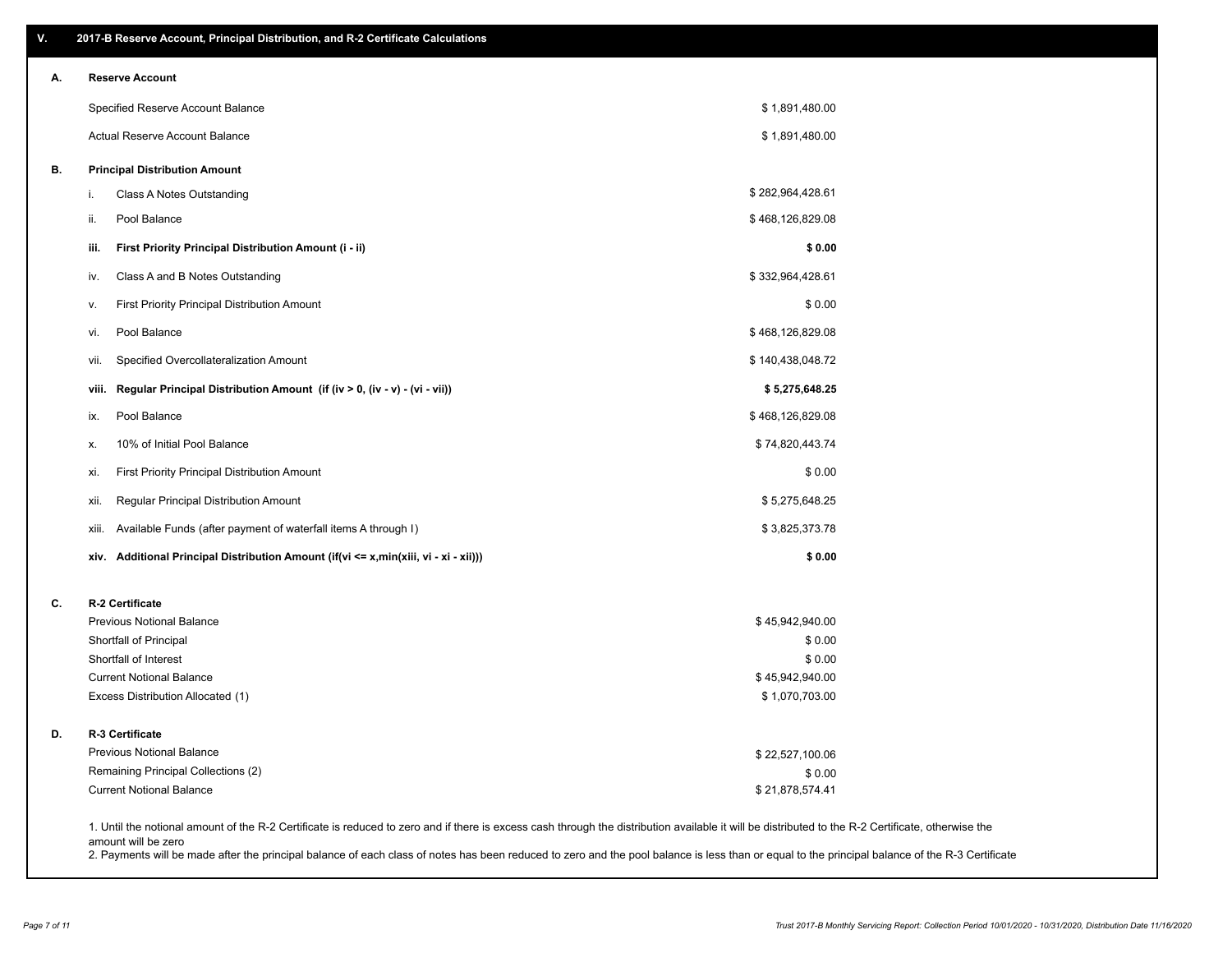|    |                                                         | Paid           | <b>Funds Balance</b> |
|----|---------------------------------------------------------|----------------|----------------------|
|    | <b>Total Available Funds</b>                            |                | \$10,085,423.88      |
| A  | <b>Trustee Fees</b>                                     | \$0.00         | \$10,085,423.88      |
| B  | <b>Servicing Fees</b>                                   | \$300,139.89   | \$9,785,283.99       |
| C  | i. Administration Fees                                  | \$8,333.00     | \$9,776,950.99       |
|    | ii. Unreimbursed Administrator Advances plus any Unpaid | \$10,000.00    | \$9,766,950.99       |
| D  | Class A Noteholders Interest Distribution Amount        | \$520,095.63   | \$9,246,855.36       |
| E. | <b>First Priority Principal Payment</b>                 | \$0.00         | \$9,246,855.36       |
| F. | Class B Noteholders Interest Distribution Amount        | \$145,833.33   | \$9,101,022.03       |
| G  | <b>Reinstatement Reserve Account</b>                    | \$0.00         | \$9,101,022.03       |
| H  | <b>Regular Principal Distribution</b>                   | \$5,275,648.25 | \$3,825,373.78       |
|    | <b>Carryover Servicing Fees</b>                         | \$0.00         | \$3,825,373.78       |
| J  | Additional Principal Distribution Amount                | \$0.00         | \$3,825,373.78       |
| Κ  | Unpaid Expenses of Trustee                              | \$0.00         | \$3,825,373.78       |
| L  | Unpaid Expenses of Administrator                        | \$0.00         | \$3,825,373.78       |
| M  | i. Remaining Funds to the R-1 Certificateholder(s)      | \$2,754,670.78 | \$1,070,703.00       |
|    | ii. Remaining Funds to the R-2 Certificateholder(s)     | \$1,070,703.00 | \$0.00               |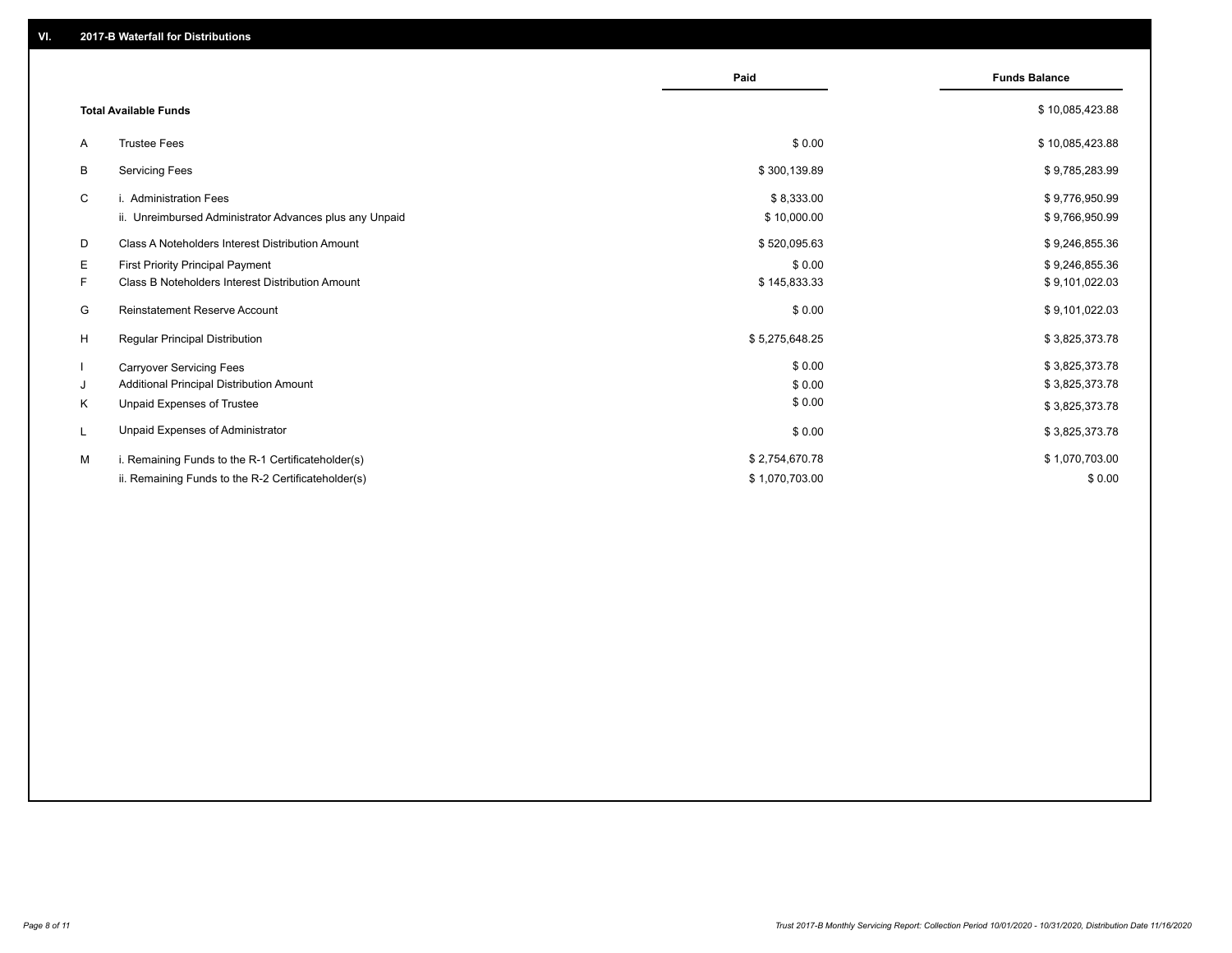| <b>Distribution Amounts</b>                                |                         |                         |                         |
|------------------------------------------------------------|-------------------------|-------------------------|-------------------------|
|                                                            | A <sub>2</sub> A        | A <sub>2</sub> B        | в                       |
| Cusip/Isin                                                 | 83189DAB6               | 83189DAC4               | 83189DAD2               |
| <b>Beginning Balance</b>                                   | \$189,586,167.18        | \$93,378,261.43         | \$50,000,000.00         |
| Index                                                      | <b>FIXED</b>            | <b>LIBOR</b>            | <b>FIXED</b>            |
| Spread/Fixed Rate                                          | 2.82%                   | 0.75%                   | 3.50%                   |
| Record Date (Days Prior to Distribution)                   | 1 NEW YORK BUSINESS DAY | 1 NEW YORK BUSINESS DAY | 1 NEW YORK BUSINESS DAY |
| <b>Accrual Period Begin</b>                                | 10/15/2020              | 10/15/2020              | 10/15/2020              |
| <b>Accrual Period End</b>                                  | 11/15/2020              | 11/16/2020              | 11/15/2020              |
| Daycount Fraction                                          | 0.08333333              | 0.08888889              | 0.08333333              |
| Interest Rate*                                             | 2.82000%                | 0.89838%                | 3.50000%                |
| Accrued Interest Factor                                    | 0.002350000             | 0.000798560             | 0.002916667             |
| <b>Current Interest Due</b>                                | \$445,527.49            | \$74,568.14             | \$145,833.33            |
| Interest Shortfall from Prior Period Plus Accrued Interest | $$ -$                   | $\mathsf{\$}$ -         | $\mathsf{\$}$ -         |
| <b>Total Interest Due</b>                                  | \$445,527.49            | \$74,568.14             | \$145,833.33            |
| <b>Interest Paid</b>                                       | \$445,527.49            | \$74,568.14             | \$145,833.33            |
| <b>Interest Shortfall</b>                                  | $$ -$                   | $\mathsf{\$}$ -         | $$ -$                   |
| <b>Principal Paid</b>                                      | \$3,534,684.33          | \$1,740,963.92          | $$ -$                   |
| <b>Ending Principal Balance</b>                            | \$186,051,482.85        | \$91,637,297.51         | \$50,000,000.00         |
| Paydown Factor                                             | 0.013189121             | 0.013189121             | 0.000000000             |
| <b>Ending Balance Factor</b>                               | 0.694221951             | 0.694221951             | 1.000000000             |

\* Pay rates for Current Distribution. For the interest rates applicable to the next distribution date, please see https://www.salliemae.com/about/investors/data/SMBabrate.txt.

**VII. 2017-B Distributions**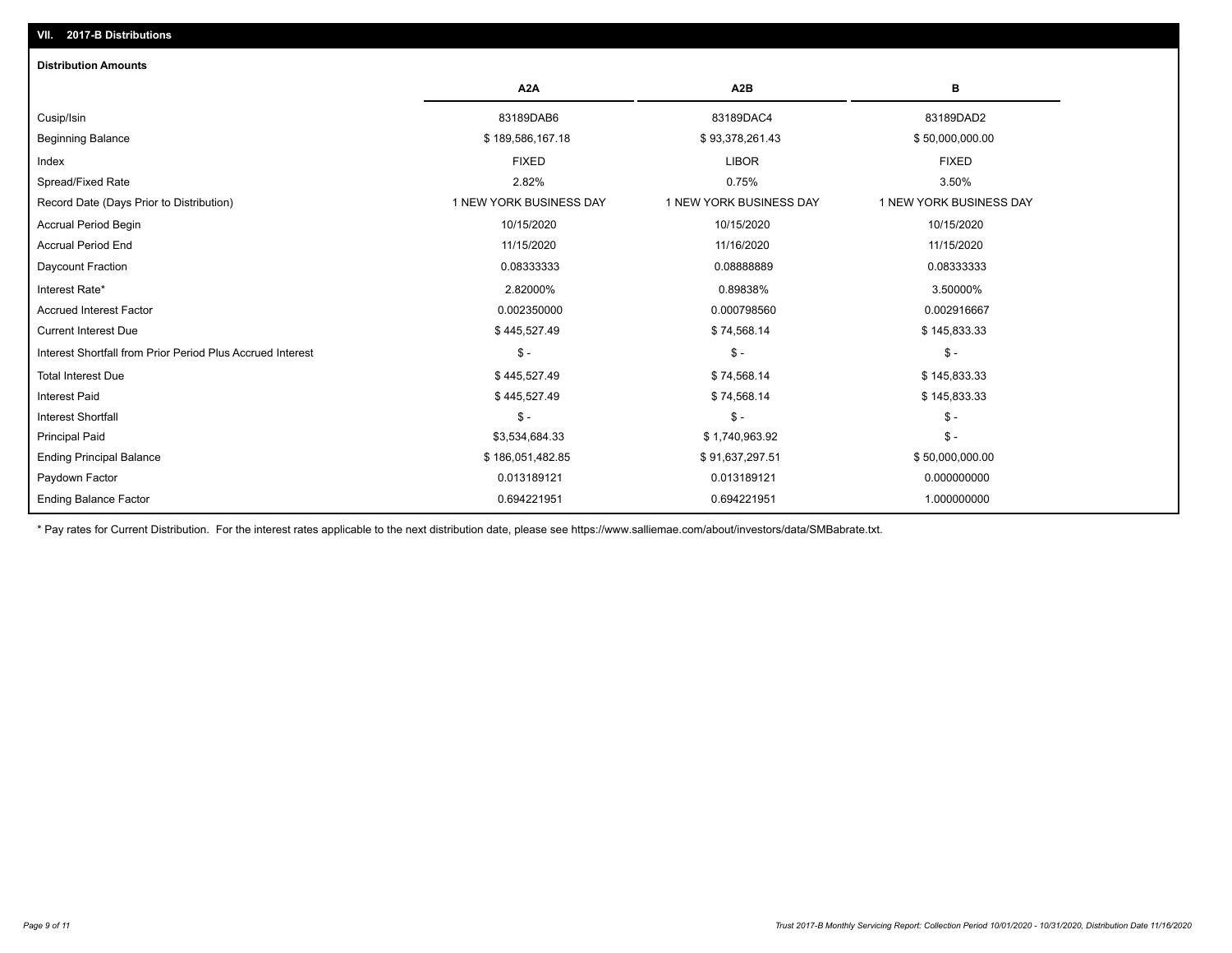#### **Since Issued Total CPR**

$$
\text{total CPR} = 1 - \left(\frac{APB}{PPB}\right)^{\left(\frac{12}{MSC}\right)}
$$

APB = Actual period-end Pool Balance PPB = Projected period-end Pool Balance assuming no prepayments and no defaults Pool Balance = Sum(Principal Balance + Interest Accrued to Capitalize Balance) MSC = Months Since Cut-Off

#### **Since-Issued Total Constant Prepayment Rate (CPR)**

Since-Issued Total CPR measures prepayments, both voluntary and involuntary, for a trust student loan pool over the life of a transaction. For each trust distribution, the actual month-end pool balance is compared against a month-end pool balance originally projected at issuance assuming no prepayments and defaults. For purposes of Since- Issued Total CPR calculations, projected period end pool balance assumes in-school status loans have up to a six month grace period before moving to repayment, grace status loans remain in grace status until their status end date and then to move to full principal and interest repayment, loans subject to interim interest or fixed payments during their in-school and grace period continue paying interim interest or fixed payments until full principal and interest repayment begins, all other trust loans are in full principal and interest repayment status, and that no trust loan in full principal and interest repayment moves from full principal and interest repayment status to any other status.

### **Weighted Average Coupon**

*WAC1 = APB* ((*CIR*)\*(*APB*))





APB = Actual period-end Pool Balance

CIR = Average of the Contractual Interest Rate (1)

APCL = Average of the Applicable Interest Rate (2)

ACTL = Average of the Actual Interest Rate (3)

#### **Weighted Average Coupon (WAC)**

(1) Contractual Interest Rate represents the interest rate indicated in the Promissory Note

(2) Appliclable Interest Rate represents the interest rate after rate reductions, if applicable, are applied

(3) Actual Interest Rate represents the interest rate when borrower incentive programs and rate reductions, if applicable, are applied